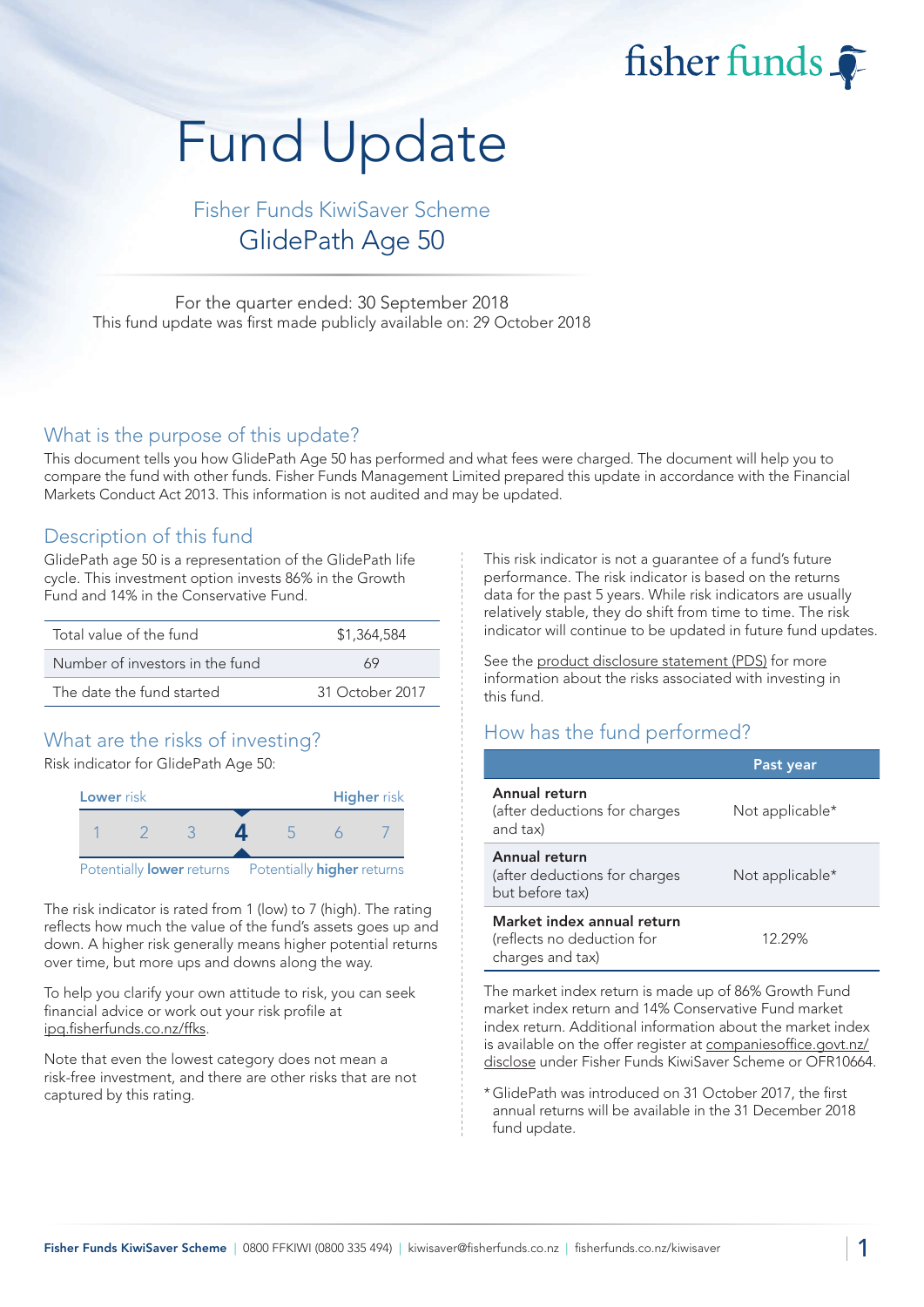# What fees are investors charged?

Investors in GlidePath Age 50 are charged fund charges that include GST. In the year to 31 March 2018 these were:

|                                                       | % of net asset value   |
|-------------------------------------------------------|------------------------|
| <b>Total fund charges</b>                             | 1.40%                  |
| Which are made up of:                                 |                        |
| <b>Total management and</b><br>administration charges | 1.40%                  |
| Including:                                            |                        |
| Manager's basic fee                                   | 0.93%                  |
| Other management and<br>administration charges        | 0.13%                  |
| Total performance-based fees <sup>1</sup>             | 0.34%                  |
| Other charges:                                        | \$ amount per investor |
| Annual membership fee                                 | \$36                   |

Small differences in fees and charges can have a big impact on your investment over the long term.

# Example of how this applies to an investor

Sarah had \$10,000 in the fund at 31 October 2017 and did not make any further contributions. At 30 September 2018, Sarah received a return after fund charges were deducted of \$882 (that is 8.82% of her initial \$10,000). Sarah also paid \$33 in other charges. This gives Sarah a total return after tax of \$849 for the period.

# What does the fund invest in?

#### Actual investment mix

This shows the types of assets that the fund invests in.



#### Target investment mix

This shows the mix of assets that the fund generally intends to invest in.



#### Currency hedging

The currency hedge ratios for each asset class (hedged into NZD) are:

|                                    | <b>Benchmark</b> | Actual as at 30 September 2018 |
|------------------------------------|------------------|--------------------------------|
| International fixed interest       | 100%             | 98.9%                          |
| Australian equities                | 70%              | $67.2\%$                       |
| International equities             | 50%              | 43.8%                          |
| Listed property (overseas portion) | 70%              | 70.0%                          |